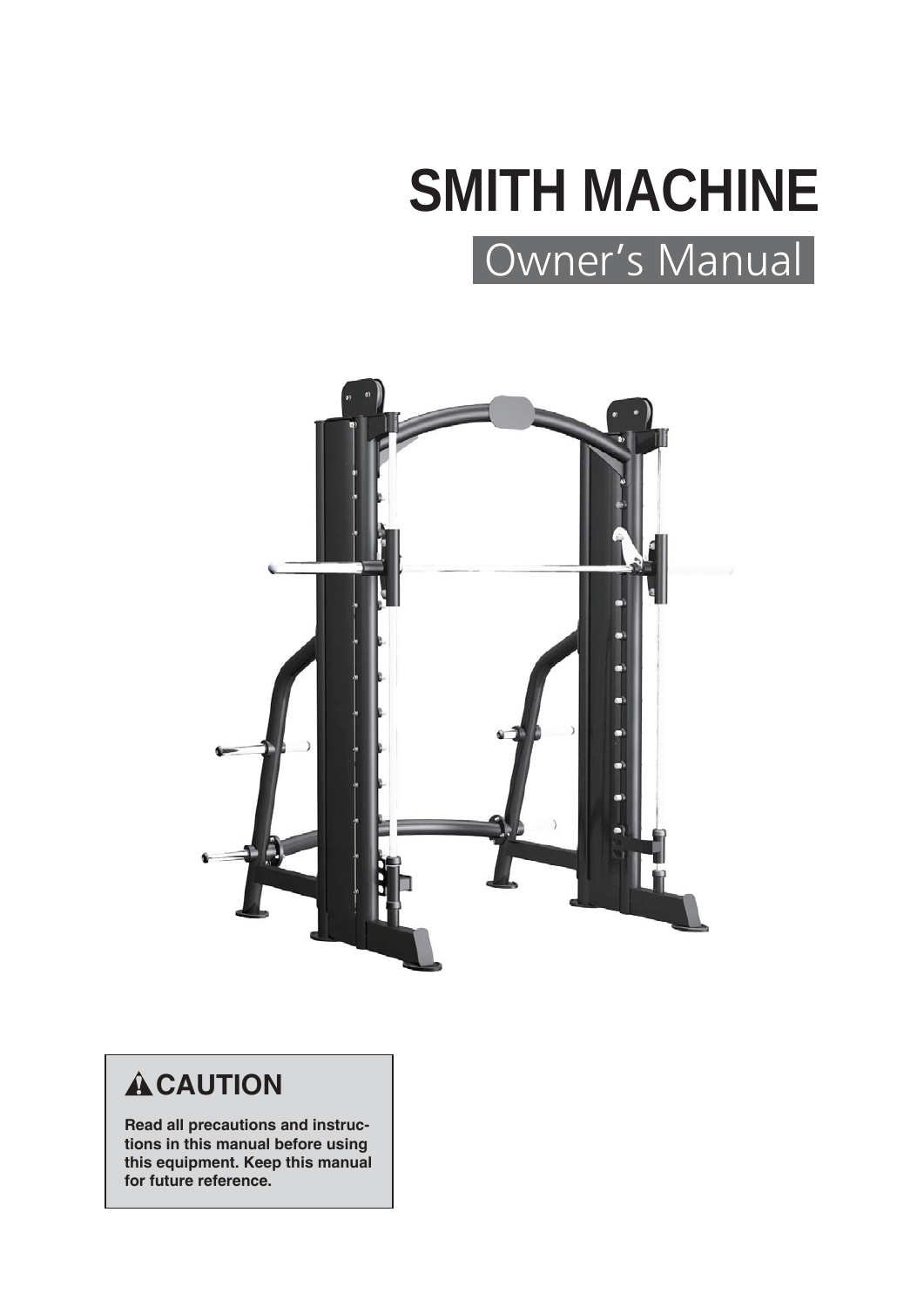## **Table of Contents**

| Important Safety Guidelines for Owners (1990) 1990 (1991) 1991 (1991) 1991 (1991) 1991 (1992) 1991 (1992) 199 |  |
|---------------------------------------------------------------------------------------------------------------|--|
|                                                                                                               |  |
|                                                                                                               |  |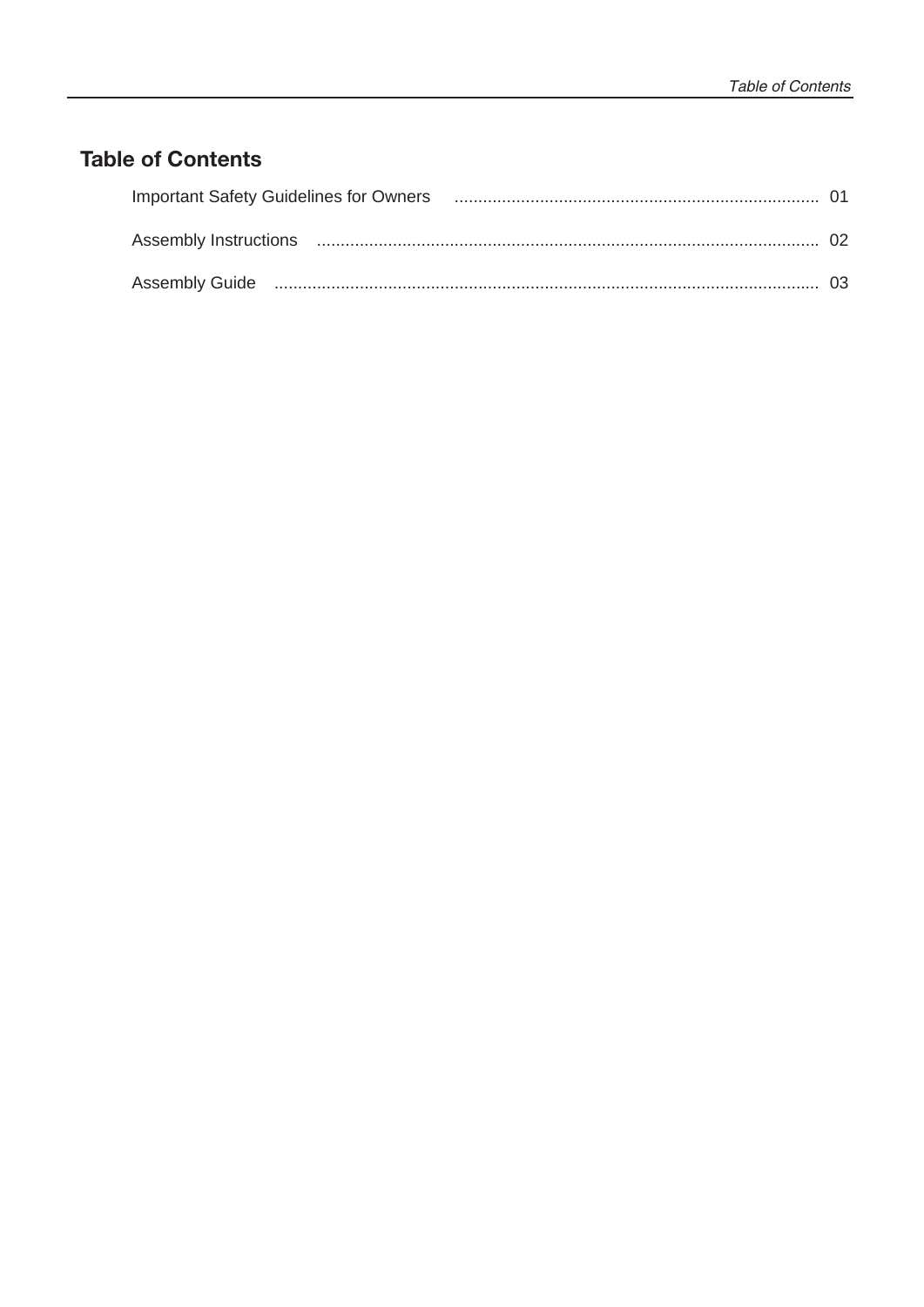### **Important Safety Guidelines for Owners**

Follow these guidelines to maintain proper working condition of the equipment:

**Important:** *Do not modify the equipment or any of its parts, or permanently remove any part from the equipment. Do not use accessory attachments that are not recommended by ours as such attachments might cause injuries.*

- Qualified technicians must perform all regular maintenance.
- Make sure that trainers, facility personnel, and maintenance technicians understand how to use the equipment, know important safety guidelines, and can recognize potential problems such as a worn cable or cracked weld.
- Strength training requires a significant focus by the facility and its staff to maintain the quality of the fitness environment. If possible, the facility should provide direct supervision of the fitness equipment at all times by people knowledgeable about the safe operation of the equipment and trained to recognize potential problems.
- Make sure the equipment is stable and placed on a solid, level surface. The equipment is designed to be freestanding; however, equipment can be bolted to the floor for extra stability. Consult a qualified general contractor for proper fastening methods.
- Make sure that the equipment is installed with enough free space for safe operation. With most equipment, the general rule is to allow about a 4-foot (1.2-meter) circle of space from the user's center. For Functional Training equipment, make sure that the operating space is large enough to allow the cables to be fully extended in all possible directions.
- Check the equipment thoroughly based on the recommended inspection schedules outlined in this manual, including daily, weekly, monthly and annual checks.
- Place an "out-of-order" sign on the equipment during maintenance of the equipment or the surrounding area. Users should never be allowed to operate the equipment until it has been inspected and works properly. If a piece of equipment needs service, keep it out of use until repaired.
- Whenever a weight can drop and hit a user, such as with an Olympic bench, We highly recommends that a helper or spotter be used.
- Do not place the equipment outdoors or on wet surfaces.

# **Important Safety Instructions**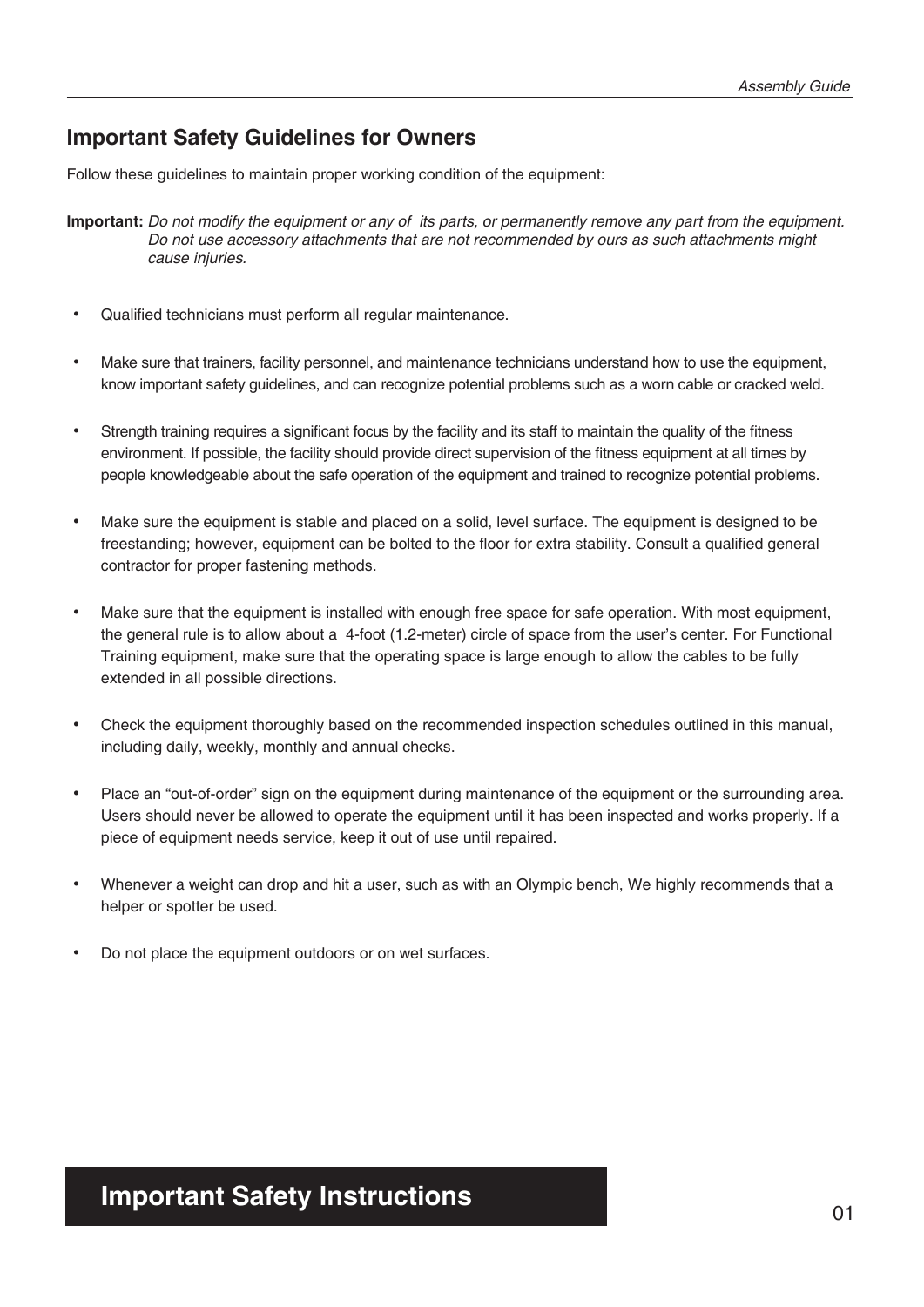## **Assembly Instructions**

Assembly of the *machine* takes about 120 minutes to complete. If this is the first time you have assembled this type of equipment, plan on allowing more time.

*Be careful to open boxes and assemble components in the sequence presented in this manual.*

**Note**: With so many assembled parts, proper alignment and adjustment is critical. While tightening the fasteners, be sure to leave room for adjustments.

#### Open the Box

Use wire cutters to open the box and remove the packing materials.

The illustration shows how the machine will look when you have completed its assembly. The callouts identify specific pieces.